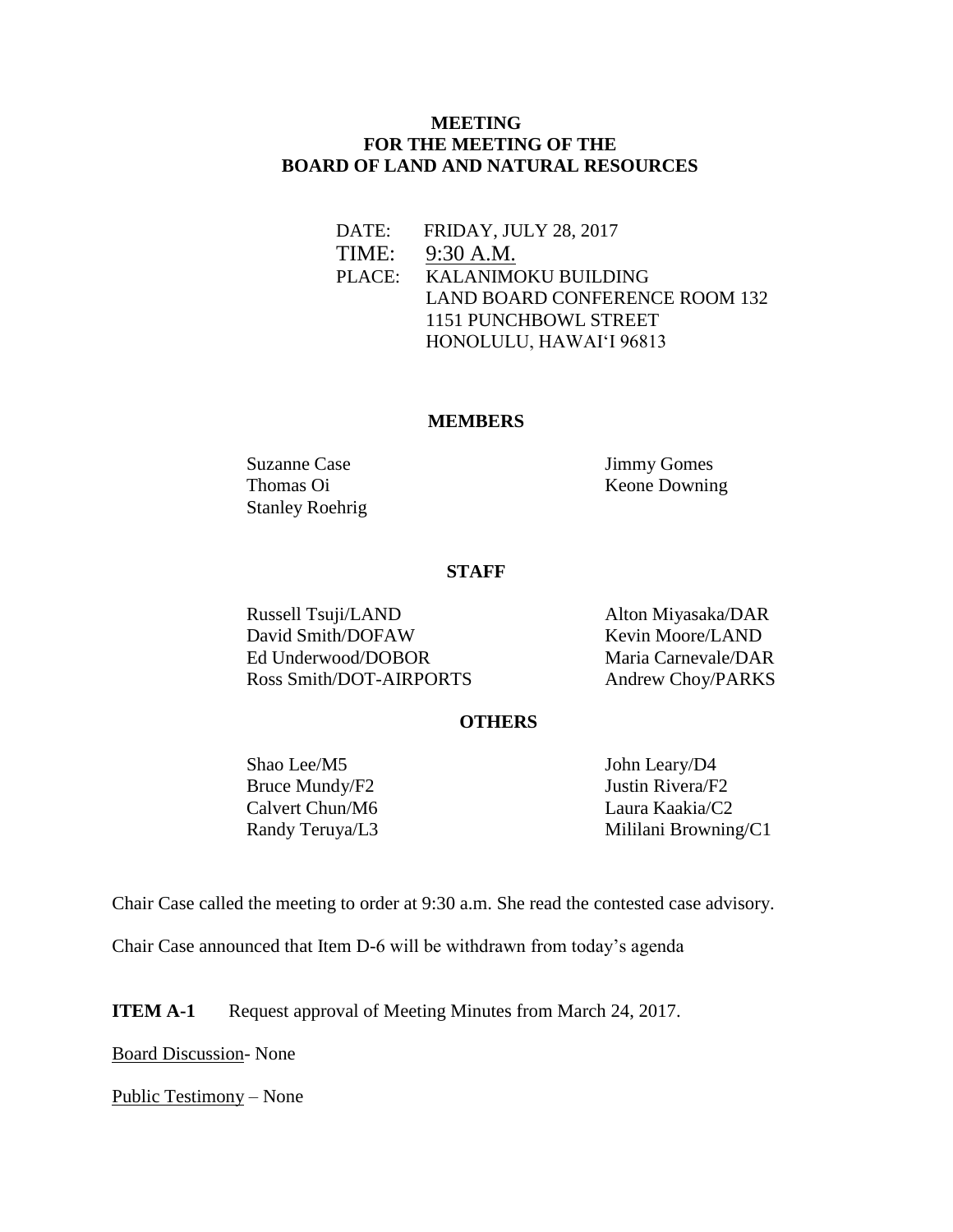# Motion **Approved as submitted (Gon, Gomes) unanimous.**

**ITEM M-5** Approval to Execute a Memorandum of Agreement with The Arc In Hawaii, a Hawai'i a Non-profit Corporation, for the use of a portion (25-parking stalls) of the State of Hawai'i Department of Defense paved parking lot located at the intersection of Diamond Head Road and 22nd Avenue, Honolulu, O'ahu, Tax Map Key: (1) 3-3-042:041.

Shao Lee-DOT Harbors presented the submittal**.**

Board Discussion- None

Public Testimony – None

Motion **Approved as submitted (Gon, Gomes) unanimous.**

**ITEM M-4** Issuance of a Revocable Permit for Aircraft Parking, K & S Helicopters, Inc., Hilo International Airport, Tax Map Key: (3) 2-1-12: Portion of 90.

David Smith, DOT-Airports, presented the submittal.

#### Board Discussion

Chair Case said that a **contested** case has been requested. Member Roehrig said he needed to hear enough testimony to make a determination. Chair Case moved to go into executive session. Roehrig second the motion.

11:05 Executive Session

11:45: Back in Session Defer Item M-4 to later in the meeting

**ITEM M-6** Issuance of Revocable Permit to Pacific Shipyards International, LLC ("PSI") for Approximately 1,715 sq. ft. of General Office Space plus Tandem Parking for Four Vehicles at the Pier 23 Honolulu Harbor Area, the Address is 711 Nimitz Highway, Honolulu, Hawai'i 96813 and further identified as Tax Map Key: (1) 1- 02-025:009.

Board Discussion- None

Public Testimony – None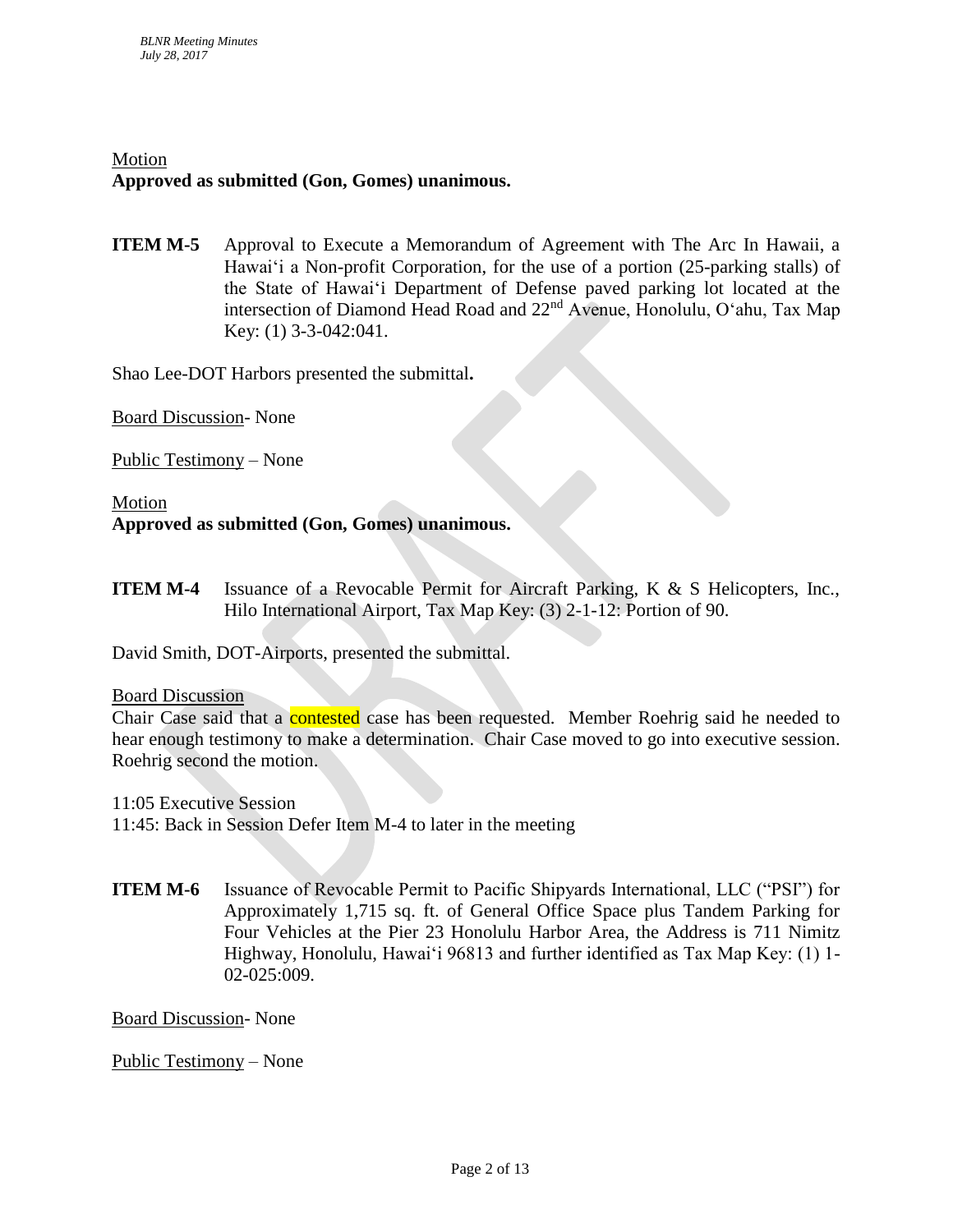# Motion **Approved as submitted (Gon, Gomes) unanimous.**

**ITEM L-3** Delegation of Authority to the Chairperson to: (1) Procure, Award and Enter Into Professional Service Consultant Contracts for Capital Improvement Program Projects as Listed in Exhibit 1 or Projects Funded with Operating Funds Appropriated by the Legislature; (2) Declare a Construction Project Exempt from the Preparation of an Environmental Assessment or Approve an Environmental Assessment and Issue a Finding of No Significant Impact, if Appropriate; (3) Approve, Procure and Enter Construction Contracts for Capital Improvement Program Projects as Listed in Exhibit 1 or Projects Funded with Operating Funds Appropriated by the Legislature.

Alyson Yim, Engineering presented the submittal.

### Board Discussion

Member Downing asked if this have to go to Budget and Finance? Lim, said no, Budget and Finance reviews before it comes to the Board. Member Roehrig asked, Royal Hawaiian Groin, can the funds be used for a second opinion and hire a  $2<sup>nd</sup>$  consultant? Yim said yes, we will have them review and make recommendations.

Roehrig asked what is the nature of the project, what is involved for the Wailua State Recreation Center? Yim said it is being considered for funding.

### Public Testimony

Arid Youngquist, private citizen asked regarding the delegation of authority, can another agency over rule a particular project?

#### Motion

**Approved as submitted (Gon, Gomes) unanimous.**

**ITEM D-4** Authorize the Chairperson to Extend the Cure Period of the Notice of Default for Failure to Keep Rental Payment Current and Entering an Installment Payment Plan for General Lease No. S-5564, Island Demo, Inc., Lessee, Moanalua, Honolulu, Oʻahu, Tax Map Key: (1) 1-1-064:007.

Russell Tsuji explained the reason for extending and working with an installment plan for the Leasee. John Leary, leasee said he has been there for 18 years. He has been impacted by the constant flooding on Ahua Street and the damage to his truck from the flooding. He explained the nature of his business and is requesting approval for an installment plan.

#### Board Discussion

Member Gon conveyed his concerns for the area and studies are being done. Member Gomes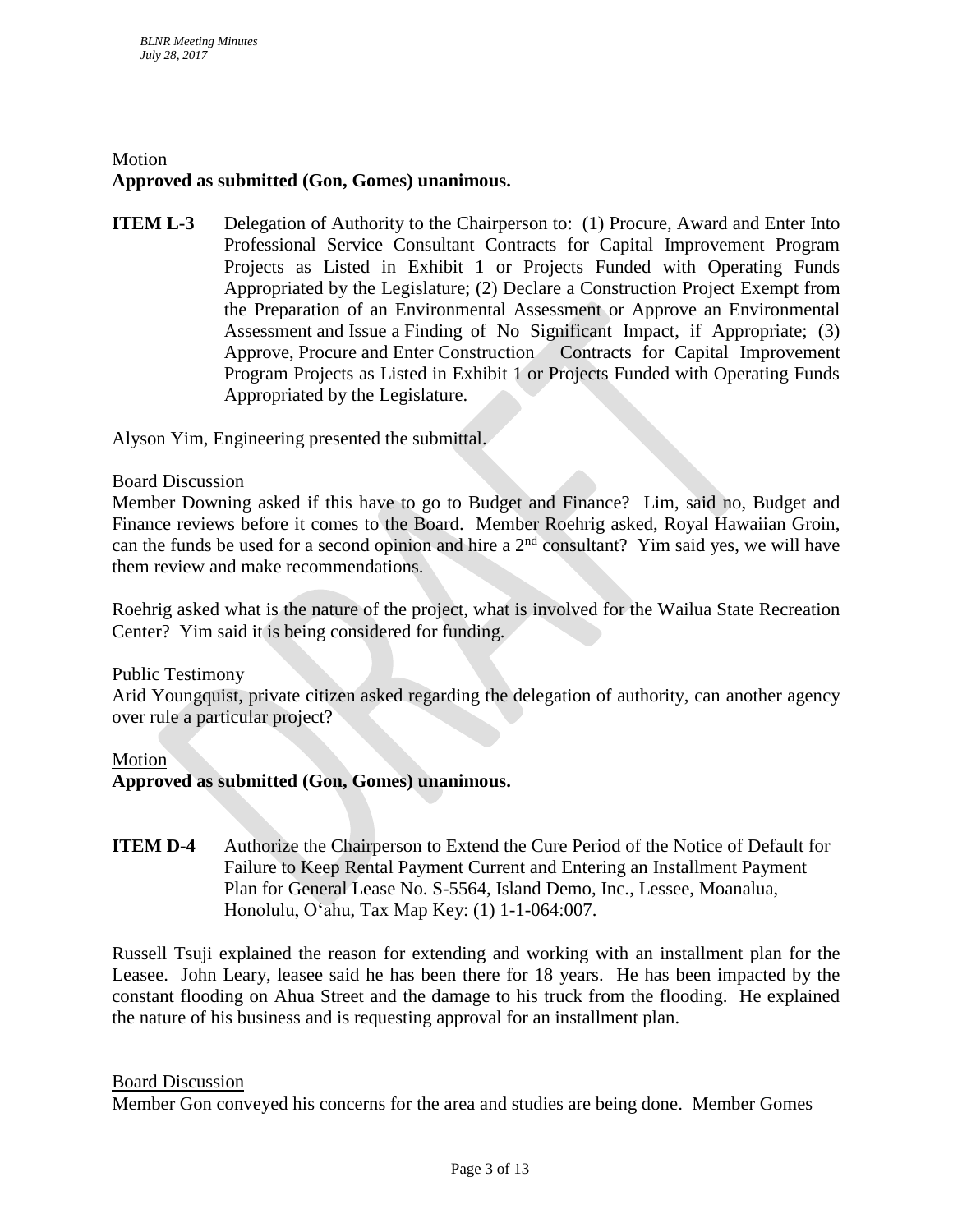asked if there was somewhere else he can be relocated. Barry Cheung, Land Division said that we do not have anything suitable

There was a robust discussion about the area and the need to start looking for alternatives especially with climate change and rising sea levels that plague the area. Gomes asked Leary if he has been actively looking for another location going forward? What are you going to do? What is the longevity of the business. How are you going to continue under these conditions?

Chair Case asked Tsuji if it was possible to bring the rent down.

Roehrig said we have the authority to reduce the rent if it is not worth what it should be. He continued, as the landlord we have a responsibility to explore the reduction of rent. What is fair when you are under water? Downing asked how many days in a year are you flooded. Island Demo, approximately 220 days a year. Downing said if it is becoming a health matter it should be closed. Your delinquent in rent.

Member Oi said 2019 is when the rent is to be re-evaluated. Are you willing to agree to the Board submittal? Purse the county regarding the sewer line that over flows. Downing said it is an unsafe area for a business and as a Board we should close the business there. Chair Case said, we cannot just go and close the business, but we can look into it before the lease comes up in 2019. Member Roehrig made the a motion to approve with the following amendment.

### *Amendment:*

*The Board approved the extension of the cure period for the notice of default and an installment payment plan as submitted, but with the condition that Land Division staff, with the assistance of the Department of the Attorney General and the Department of Health, evaluate impacts of sea level rise on lessee's quiet enjoyment of this parcel and any equitable adjustments that may be warranted to the lease structure.*

#### Motion

**Approved as amended (Roehrig, Downing) unanimous.**

### **Back to ITEM M-4: Further Board Discussion**

*Chair Case made the motion that the Board deny the contested case request. On the basis of the State vs SHARMA. The State has authority to make custodial decisions with the respect to management of State property. Therefore, the petitioner does not have a no standing. Concurrence from the Deputy Attorney General.*

## *Member Gomes seconded the motion.*

### Board Discussion

Roehrig asked Smith if he was aware of the problem with the helicopters noise in east Hawaii? Smith replied yes. Roehrig said you are also aware there is a large group of people on the flight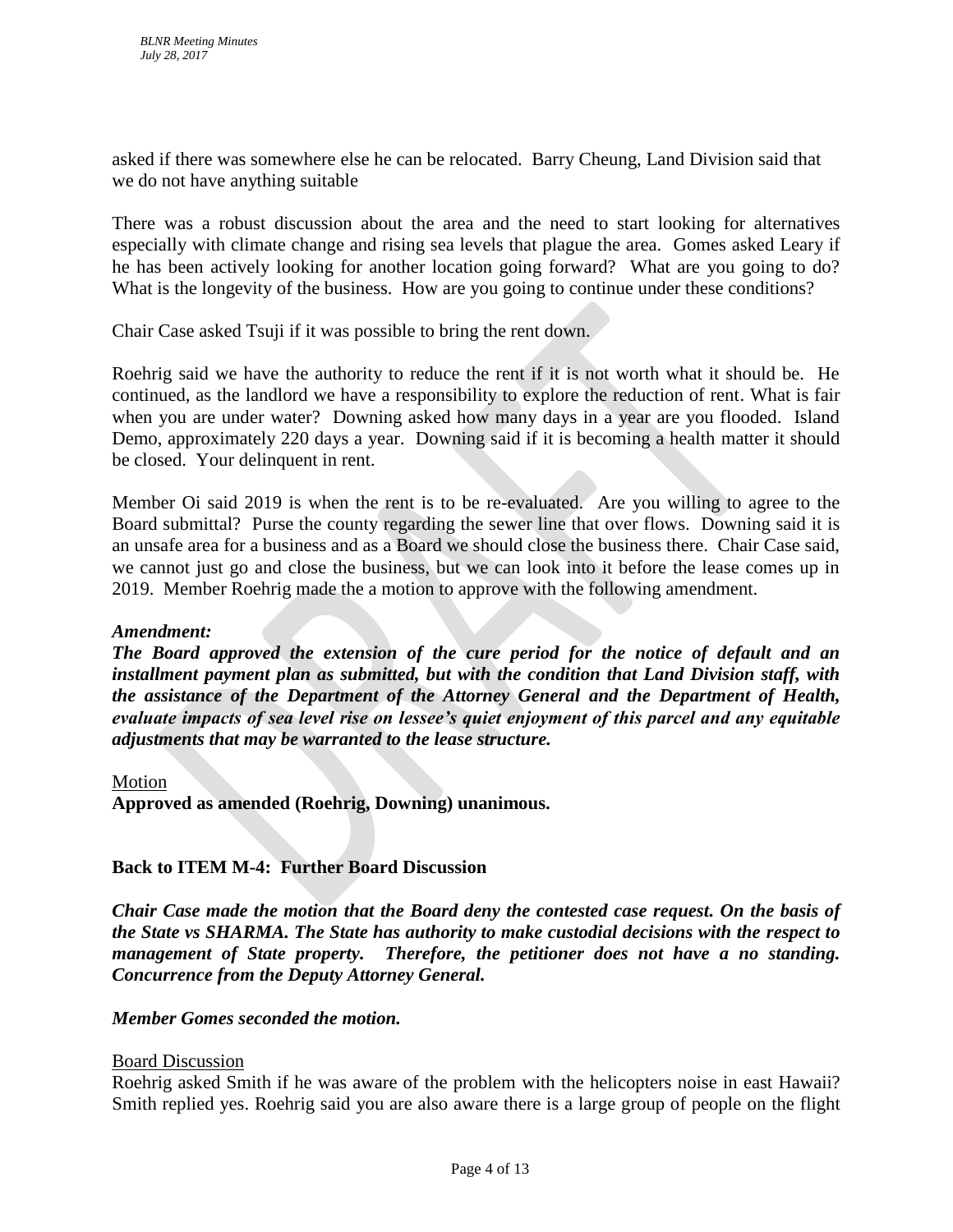path. These good people own their homes, they are not trouble makers. How long has this dispute been going on regarding the noise complaints? Smith said that the complaints go to another department and the State has limited input on air space. Roehrig said they come to me by telephone and in person. These helicopters coming out of Hilo airport fly low over Rainbow Falls and upset the operations at nearby Hilo Hospital. Smith said those kind of complaints normally do not come to his department.

Roehrig said the people of Hilo are furious and cannot stay the way it is, it has to change. DOT-Airports are contributing to the helicopter noise problem. He said they need to be part of the solution. Roehrig made it known that this could shut down the helicopters should these Hilo residents want to take it to court. People are losing sleep over this because the of the noise. Roehrig said he gets complaints from the legislators asking him what is he doing about this. Maybe we have to move these helicopters to private property, somewhere near the volcanos. You need to work on a solution, we are contributing to the problem indirectly. Smith said he would bring it to Director Ford's attention. Roehrig asked Smith to engage the Airport Manager in Hilo in this process and sit down with the Representative and Senator form Hilo along with you and these operators and get started on a solution promptly.

#### Motion

# **Approved as submitted (Oi, Gomes) Roehrig Opposed.**

- **ITEM M-1** Consent to Sublease of State Lease No. DOT-A-91-0021, ALPS Aircraft Leasing LLC to Hawaii Pacific Aviation Inc., Daniel K. Inouye International Airport, Tax Map Key: (1) 1-1-72: 51.
- **ITEM M-2** Consent to Sublease of State Lease No. DOT-A-91-0021, ALPS Aircraft Leasing LLC to Hawaii Industrial Structures, Inc., Daniel K. Inouye International Airport, Tax Map Key:(1) 1-1-72: 51.
- **ITEM M-3** Issuance of a Revocable Permit for a T-Hangar for Storage and Maintenance of Aircraft, James Sundin, Kahului Airport, Tax Map Key: (2) 3-8-01: Portion of 19.

### **Ross Smith, DOT, Airports presented items M-1 through M-3.**

### Board Discussion-None

### Public Testimony-None

#### Motion

**Approved as submitted (Roehrig, Gon) unanimous.**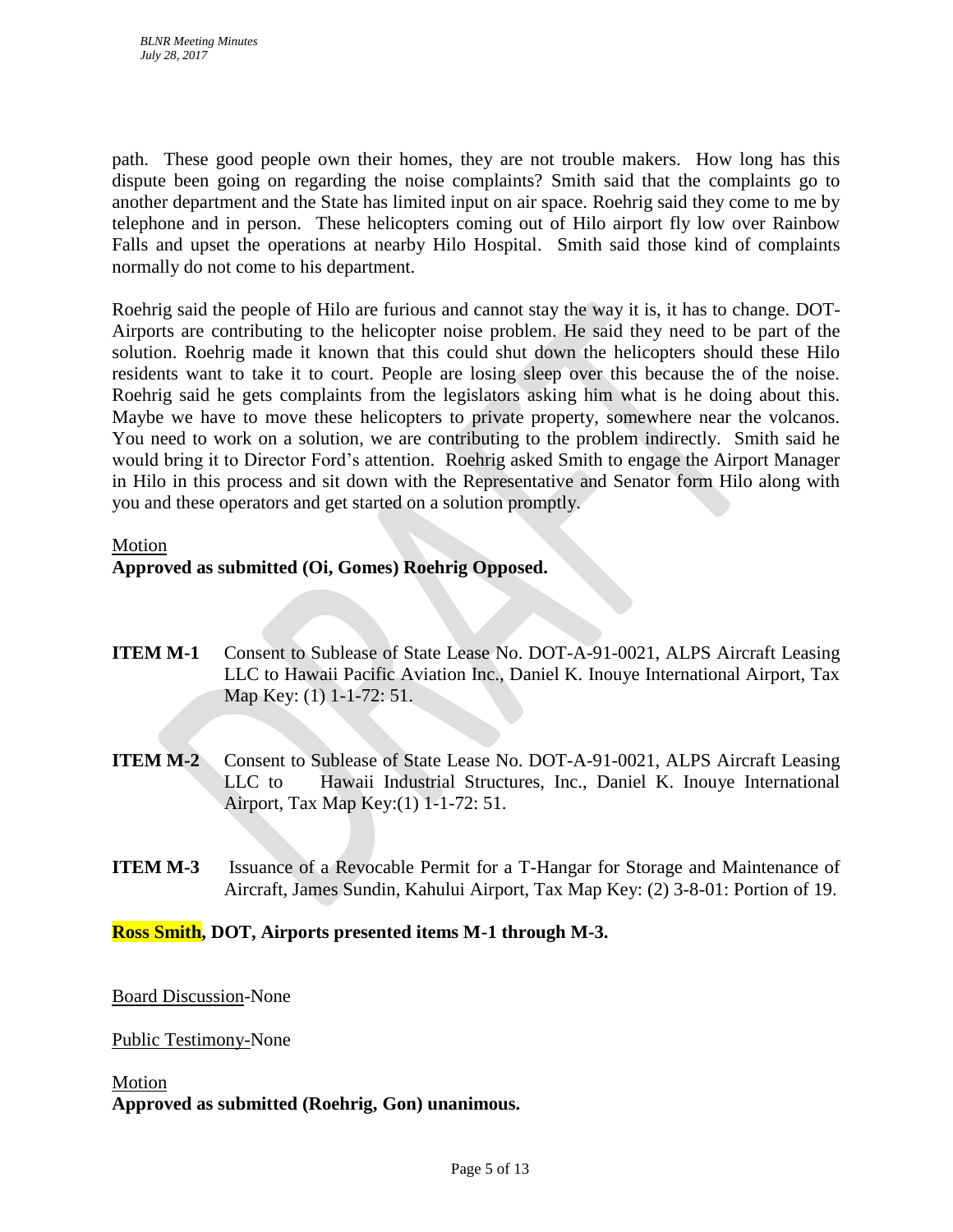**ITEM F-2** Request for Authorization and Approval to Issue a Papahānaumokuākea Marine National Monument Research Permit to Dr. Bruce Mundy, NOAA, Pacific Islands Fishery Science Center, for Access to State Waters to Conduct Research Activities to Characterize Hawaiian Jack Species.

Maria Carnevale summarized the request and made one spelling correction to the submittal; Meyer in lieu of Mundy.

Board Discussion- None

Public Testimony-None

# Motion **Approved as submitted (Gomes, Gon) unanimous.**

**ITEM C-1** Request for Approval of Safe Harbor Agreement and Incidental Take License for Kamehameha Schools Keauhou and Kīlauea Forest Lands, Hawaiʻi Island, Hawaiʻi; Tax Map Key nos. (3) 9-9-001:004, (3) 9-9-001:007 por., (3) 9-9- 001:024 por., (3) 9-9-001:034 por., (3) 9-9-001:017, (3) 9-9-001:018, (3) 9-9-001:019, (3) 9-9-001:020, (3) 9-9-001:021, (3) 9-9-001:027, and (3) 9-9-001:035

Dave Smith, Administer, DOFAW, briefed the Board on the agreement. Smith said there are some minor changes to the submittal, although there are minor changes, staff recommendations remain the same. Mililani Browning from Kamehameha Schools was present to answer questions

#### Board Discussion

Member Gomes asked Smith how do they determine the base line like for example, the Hawaiian Hawk, 18,000 acres? Smith replied, it is for their available habitat. Gomes asked not more than that? Smith said in this case they are surveying what is suitable habitat. Member Gon clarified within the 32,000 acres.

Browning said a large part of Keauhou is primarily open lava. Much of the Io (Hawaiian Hawk) habitat we did not find suitable in the baseline determination. Gomes asked if they were in a certain area within the  $32,000$  acres and you think the 18,000 would be their territory. **Browning** replied, yes. Gomes asked if they had an account of how many they have seen and documented. **Browning** said yes, we have had extensive studies done by biologists who are knowledgeable on the Hawaiian Hawk, that is how we determined the area that is occupied.

Smith provided a handout that reflected minor changes requested by the applicant. Gon asked if this changes to the staff recommendation. Smith said no, just some minor grammatical and numbers in the submittal.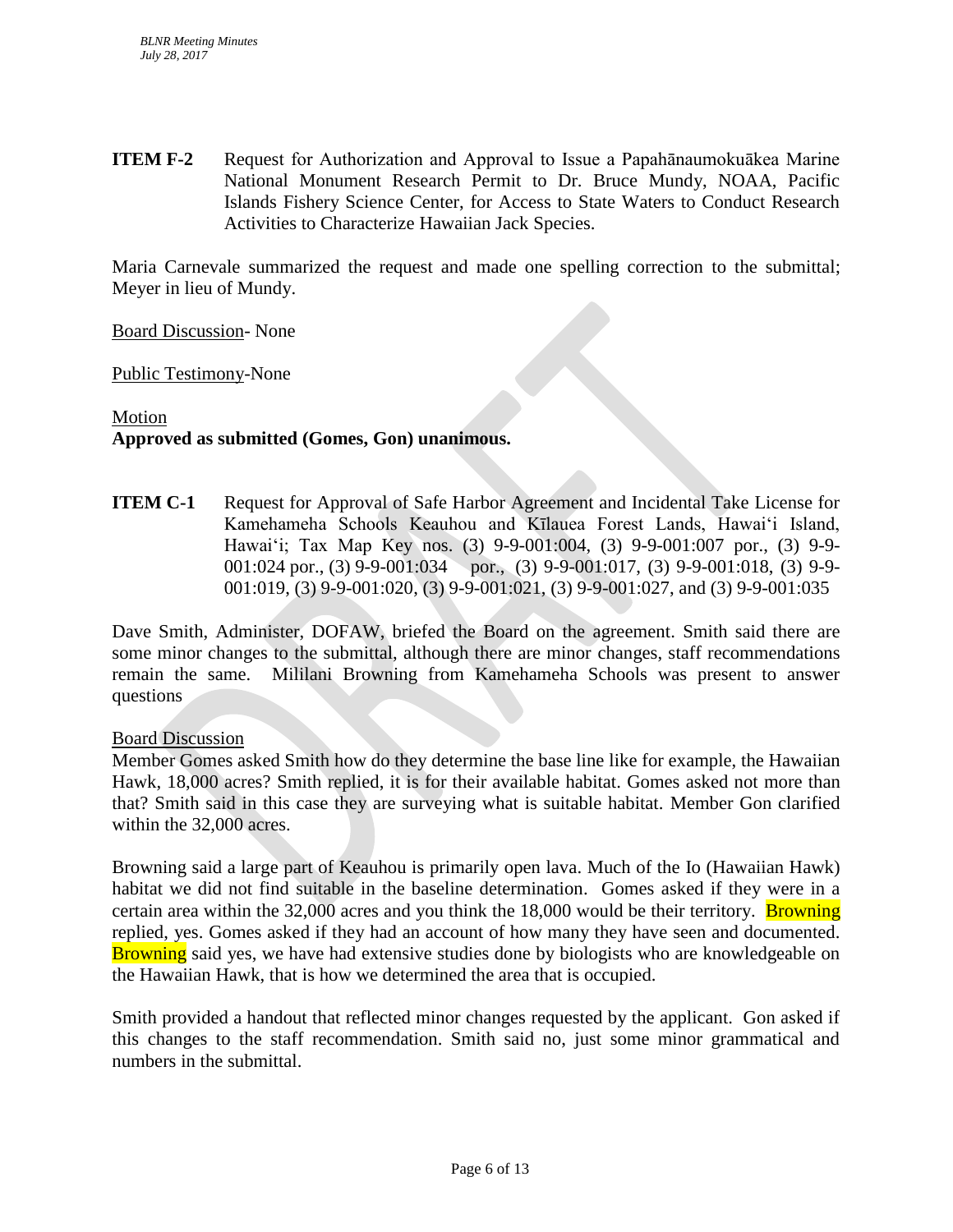Gon commented that this a very important biological area and it is amazing to see the amount of study that has been done to provide the background information and the status of the different species here. This kind of work takes years to do and I really appreciate having this information in hand and look forward to working with Kamehameha Schools.

Chair Case said the vast acreage covered by this Safe Harbor Agreement is incredibly important to the recovery and perpetuation of these vital birds, bats, and plant species. We are extremely happy to have worked out this agreement with Kamehameha Schools and in the coming decades look forward many great stories of native species success as a result.

Gomes asked why there is a possibility of termination after 5-years? Smith said, to allow for flexibility for others to come in.

Member Roehrig thanked Browning for the Safe Harbor Project. Roehrig said it is a really good project and it is very exciting. Browning replied that the one of the missions of Kamehameha Schools is to teach good stewardship of land and appreciates the support.

# Public Testimony- None

### Motion

# **Approved as submitted (Roehrig, Gon) unanimous.**

- **ITEM C-2** Approve grants from available funds in the Land Conservation Fund, as requested in applications to the Legacy Land Conservation Program, for:
	- A. The Trust for Public Land and Ala Kahakai Trail Association, \$2,000,000 for the acquisition of 2,209.307 acres at Kāhilipali nui and Kāhilipali'iki, Island of Hawai'i (Waikapuna) Tax Map Key no.: (3) 9-5-007:016; and
	- B. Hawaiian Islands Land Trust, \$210,000 for the acquisition of a Conservation easement over 6.12 acres at Ke'anae, Hana, Island of Maui (Kepler Ke'anae lo'I easement) Tax Map Key no.: (2) 1-1-003:041.

Dave Smith, DOFAW gave a brief summary of the kinds of work these organizations do. The Trust for Public Land (Waikapuna, Ka'u Coast) gave a presentation to show the different kinds of work they do. He acknowledged that there is another group who wants to buy this land. Although it was previously approved by the commission, the Board, and the County.

### Board Discussion-None

### Public Testimony

Laura Kahakua, State Legacy Land Program and Keone Vox, Ala Kahakai Trail Association provide a slide show of the Ka'ū lands that are being protected.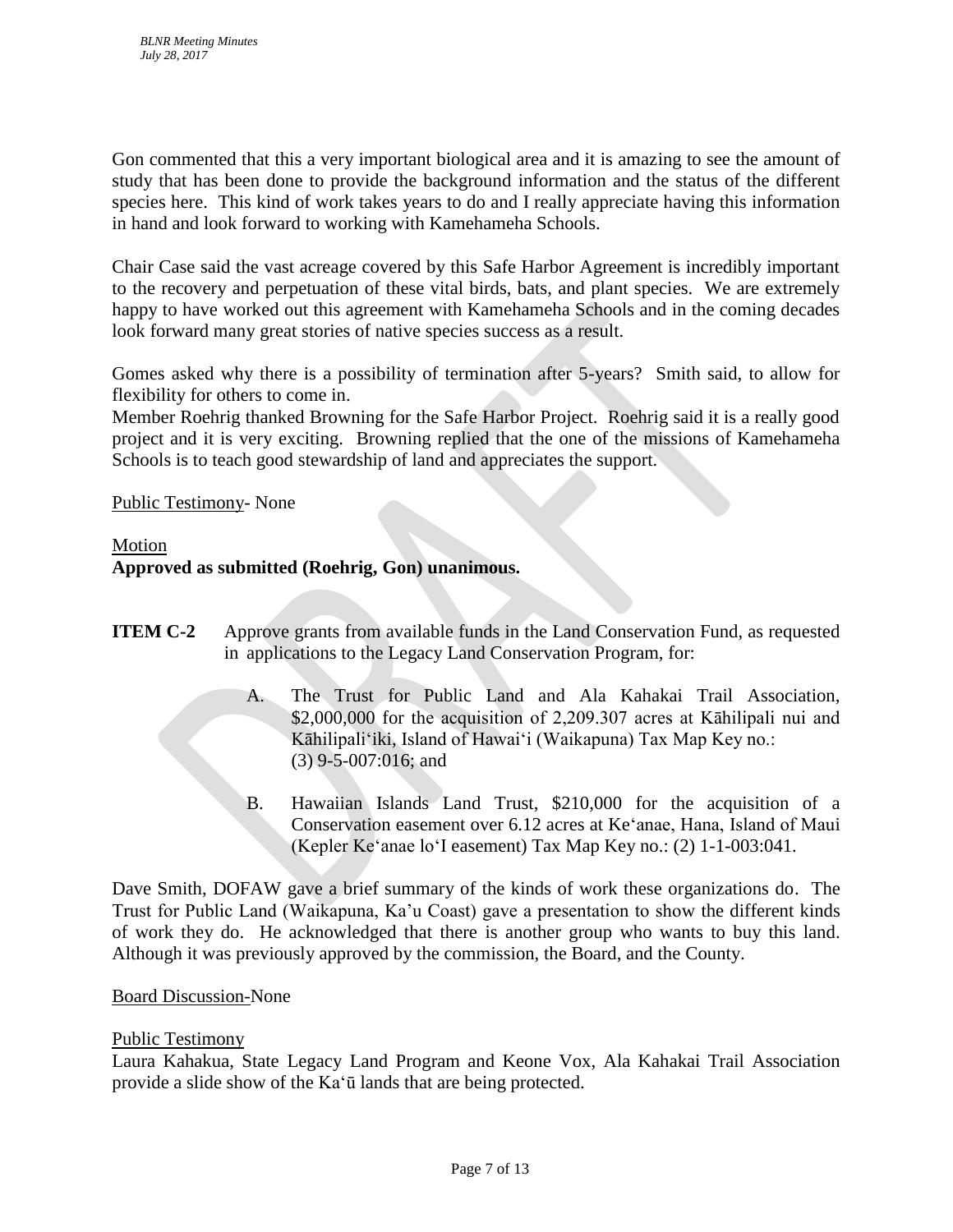Howard Arakaki and Kawika Burgess testified that they are is in support of the project.

### Motion

# **Approved as submitted (Gon, Gomes) unanimous.**

**ITEM D-1** Grant of Perpetual, Non-Exclusive Easement to the County of Kauaʻi, Department of Water, over Lands Encumbered Under Governor's Executive Order No. 4448 to the Department of Accounting and General Services; Issuance of Immediate Management and Construction Right-of-Entry for Access and Water Pipeline Purposes, Kalapakī, Līhuʻe, Kauaʻi, Tax Map Key: (4) 3-6-005:001.

Kevin Moore, Land Division presented the staff submittal. He added that he was amending recommendation 3 in the submittal.

Board Discussion-None

### Public Testimony-None

### *Amendment:*

*The Board amended recommendation 3 of the submittal to insert "Department of Water" after County of Kauai to clarify that the right-of-entry is to be issued to the "County of Kauai, Department of Water." Additionally, the Board amended the Exemption Notification attached as Exhibit B to the submittal to change the phrase "Term, Non-Exclusive Easement" to "Perpetual, Non-Exclusive Easement" wherever the phrase appears.*

#### Motion

### **Approved as amended (Oi, Roehrig) unanimous.**

Maria Carnevale presented the request for permits for Items F-1 & F-3.

**ITEM F-1** Request for Authorization and Approval to Issue a Papahānaumokuākea Marine National Monument Research Permit to Dr. Carl Meyer, Hawaiʻi Institute of Marine Biology, University of Hawaiʻi, for Access to State Waters to Conduct Research Activities in Quantifying the Movements and the Ecology of Top Predators.

Board Discussion

Member Gon asked if this was a continuation of a long-term study. Carnevale replied yes.

Public Testimony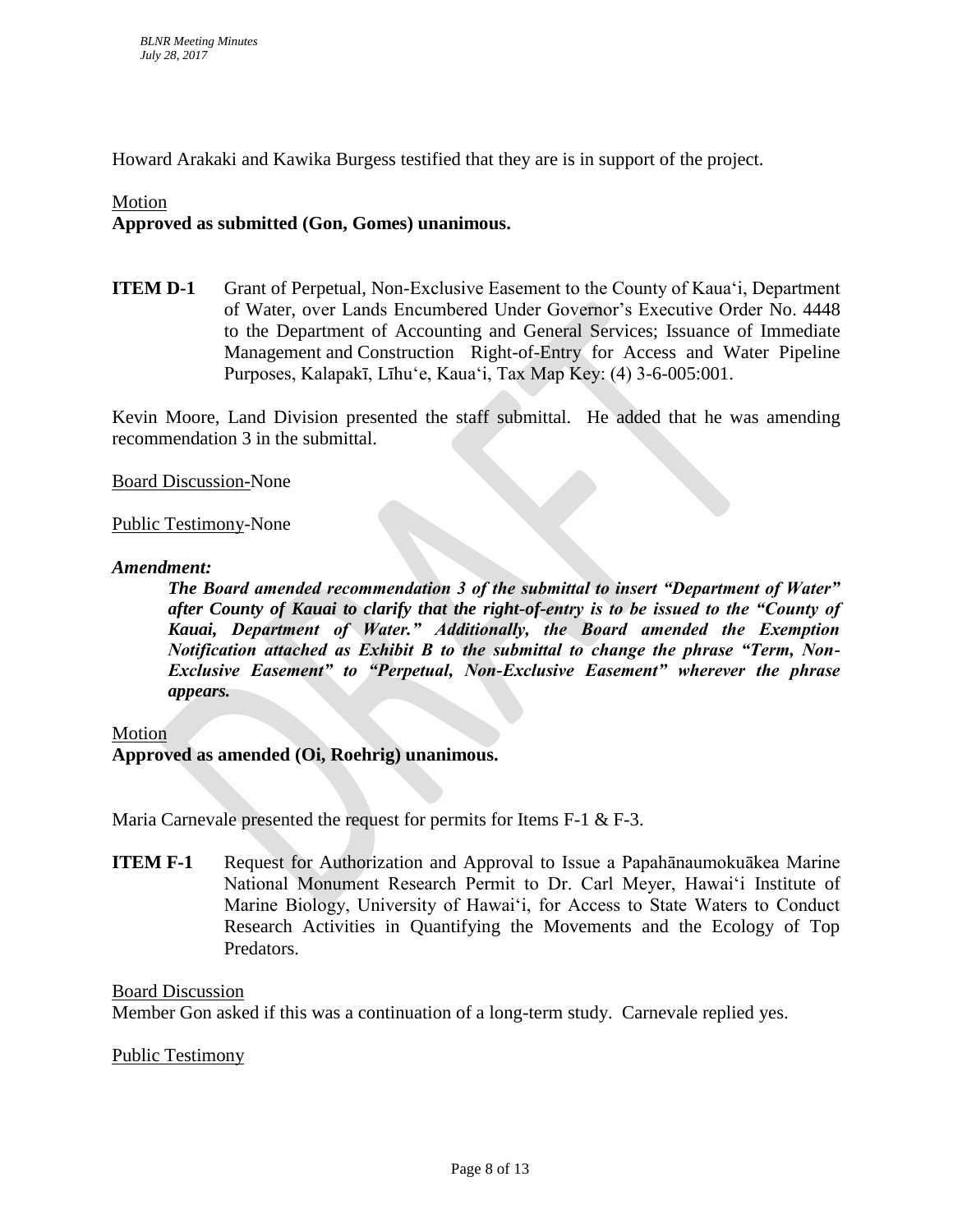Dr. Carl Meyer, the long-term project is giving us insights on how the sharks use the natural habitat of Hawaii. One of the really interesting things is that the main Hawaiian Islands are an important habitat for all of Hawaii's Tiger Sharks

### Motion

# **Approved as submitted (Gon, Gomes) unanimous.**

**ITEM F-3** Request for Authorization and Approval to Issue a Papahānaumokuākea Marine National Monument Native Hawaiian Practices Permit to Mr. Nainoa Thompson, Polynesian Voyaging Society, for Access to State Waters to Conduct Sails for Navigators Using Non-Instrumental Navigation Activities.

Board Discussion-None

Public Testimony Heidi, Polynesian Voyaging Society thanked the Board for allowing access.

#### Motion

### **Approved as submitted (Gon, Gomes) unanimous.**

- **ITEM L-1** Appointment of Castle Adolpho to Serve as a Director of the Moloka'i-Lana'i Soil and water Conservation District
- **ITEM L-2** Appointment of Doug Beaton to Serve as a Director of the Hāmākua Soil and Water Conservation District.
- **ITEM L-4** Appointment of Tyler Jones and Nathan Miranda to Serve as a Directors of the Windward O'ahu Soil and Water Conservation District.
- **ITEM L-5** Appointment of John McHugh to Serve as a Director of the West O'ahu Soil and Water Conservation District.

Alyson Yim, Engineering presented Items L-1, L-2, L-3, and L-5. Noted a grammatical error in the agenda title for L-4; strike the (a)

Board Discussion-None

Public Testimony-None

Motion **Approved as submitted (Oi, Gomes) unanimous.**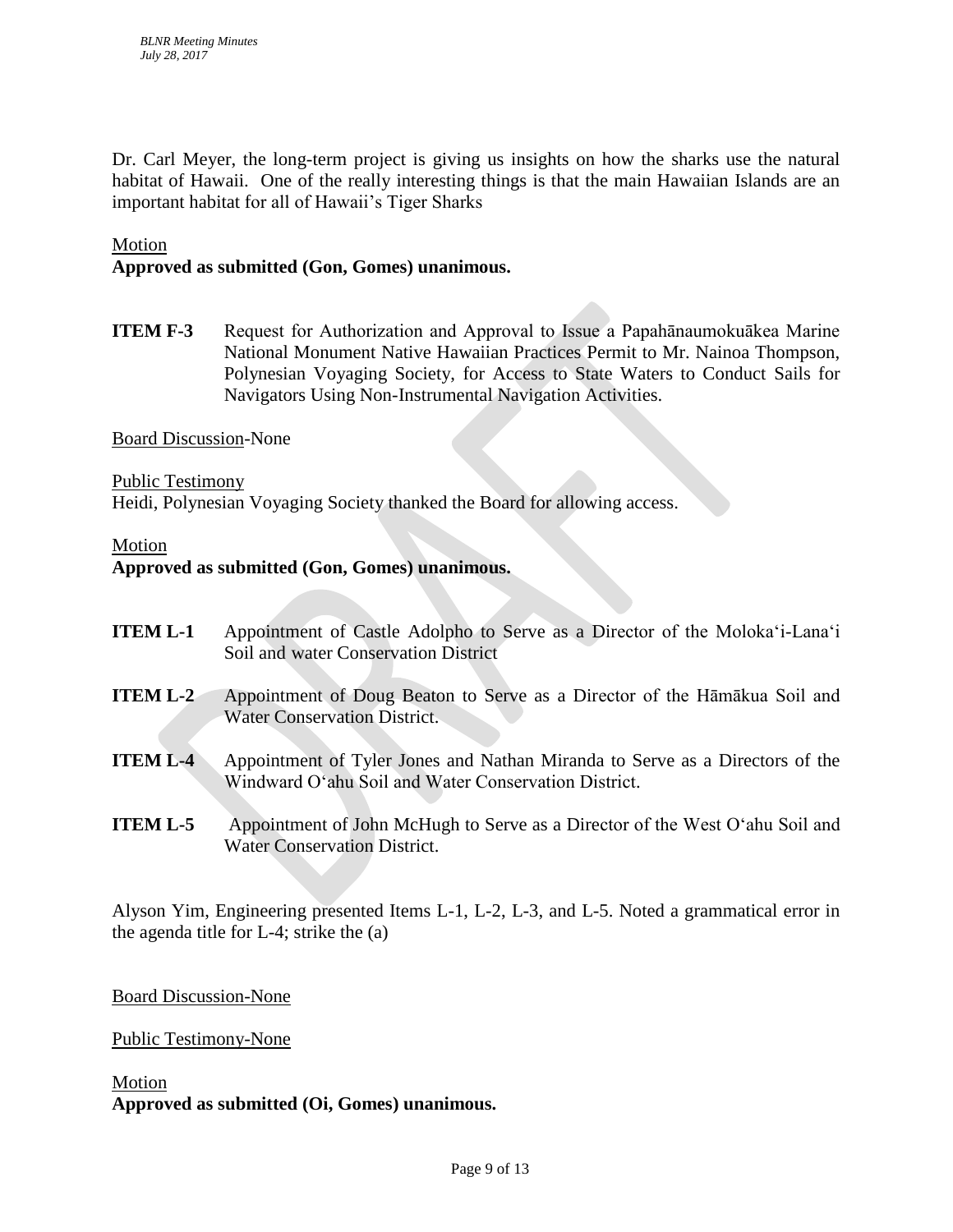Kevin Moore, Land Division will answer any questions regarding Items D-2, D-3, D-7, D-8, D-9, and D-10.

**ITEM D-2** Reconsideration of Rent under General Lease No. S-5523 to Volcano Art Center, Lessee, for Education, Artistic, and Community Related Activities Purposes located at Ola'a, Puna, South Hilo, Hawaiʻi, Tax Map Key: (3) 1-9-005:009.

# Board Discussion

Member Downing asked how someone with a 1. million + budget want to pay only \$480.00/year? Moore said it is explained in paragraph one of the background information in the submittal. Chair Case commented that they have that much in expenses too. Downing said, when they do projects they charge the people too.

# Public Testimony-None

# **ITEM D-3** Amend Prior Board Action of June 25, 1999, Item D-6, *Set Aside of Government Land for the Issuance of an Executive Order to the Department of Transportation, Airports Division, Island of Lāna'i, Tax Map Key: (2) 4-9-002: Portion 01.*

The purpose of the amendment is to: (i) update the tax map parcel numbers for the Lāna'i Airport to Tax Map Keys: (2) 4-9-002:041, 055, 056 and 059 ("Lāna'i Airport Parcels"), (ii) request the cancellation of three existing Executive Orders previously setting aside lands for Lāna'i Airport (Executive Order Nos. 1248, 1279 and 2211), (iii) authorize the set-aside of all of the Lāna'i Airport Parcels to the Department of Transportation–Airports Division ("DOT-Airports") via a new Executive Order, and (iv) authorize the issuance of management right-of-entry permit to DOT-Airports for a portion of Lānaʻi Airport pending the issuance of a new Executive Order.

# Board Discussion-None

Oi, said when he was working in survey, they worked on the Lana'i, Airport and the Lana'i, find Power Plant access road goes right through the airport. Has anyone addressed that problem? Moore said the DOT has reached a resolution with the Land owner to relocate the road. It is not reflected in the land court map but will be addressed in the EO.

# Public Testimony-None

**ITEM D-7** Amend Prior Board Action of July 15, 2003, Agenda Item D-12; *Grant of 55-year Term, Non-Exclusive Easement to Cho Gilger for Seawall Purposes; Haleaha, Koolauloa, O'ahu, Tax Map Key: (1) 5-3-006: seaward of 021.*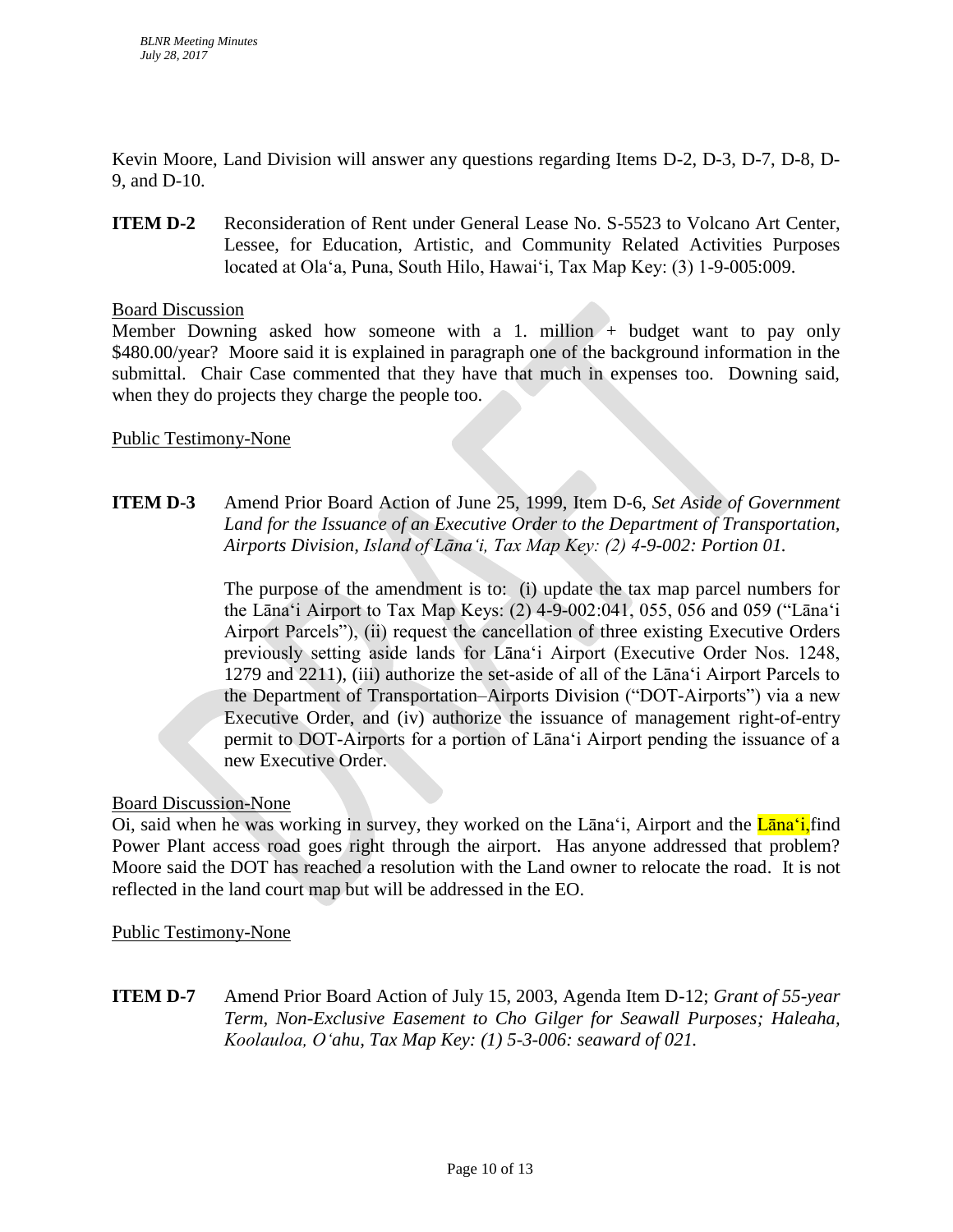The Amendment is to Change the Applicant from Cho Gilger to Phillip T. Spencer and Lisa T. Spencer, Co-Trustees of Phillip T. Spencer Revocable Trust dated September 3, 2009 and Lisa T. Spencer Revocable Trust dated September 3, 2009.

## Board Discussion-None

### Public Testimony-None

**ITEM D-8** Set Aside to Department of Accounting and General Services for Cemetery Purposes, Wai'anae-Kai, Wai'anae, O'ahu, Tax Map Key: (1) 8-5-001:002 and (1) 8-5-013:012.

### Board Discussion-None

### Public Testimony-None

**ITEM D-9** Amend Prior Board Action of October 26, 2007, Item D-8, as amended *Quitclaim of State's Interests, if any, in the Proposed Kuakini Street Extension Road and Adjacent Lands to the City and County of Honolulu and Hawaii Health Systems Corporation; Acceptance of Quitclaim Deed from the City and County of Honolulu, and Set Aside to Hawaii Public Housing Authority for Stonewall Encroachment, Kapalama, Honolulu, O'ahu; TMK (1) 1-6-9:1 and Proposed Kuakini Street Extension Road*

> The Amendments include (1) Stipulating to Restrictive Covenants for At-Grade Parking and No Improvements Except Security Fencing for the Parcel to be Conveyed to Hawaii Health Systems Corporation, (2) Issuance of an Immediate Right-of-Entry Permit to Hawaii Health Systems Corporation, (3) Rescinding the Approvals Regarding Any Quitclaims Deed To and From the City and County of Honolulu over Portions of Road, and (4) Rescinding the Approval for Setting Aside to Hawaii Public Housing Authority.

### Board Discussion-None

Public Testimony-None

**ITEM D-10** Consent to Assignment of Fifty Percent (50%) Interest in Ficker & Hunt, a Hawaii Partnership, also known as Ficker & Hunt Partnership, Lessee under General Lease No. S-4649, from Albert Ficker, Assignor, to Chester Hunt, Assignee; Acknowledgment that Lessee under General Lease No. S-4649 Will Thereby Become Chester Hunt, as Tenant in Severalty; Kekaha, Waimea*,* Kaua'i*,* Tax Map Key: (4) 1-3-008:003.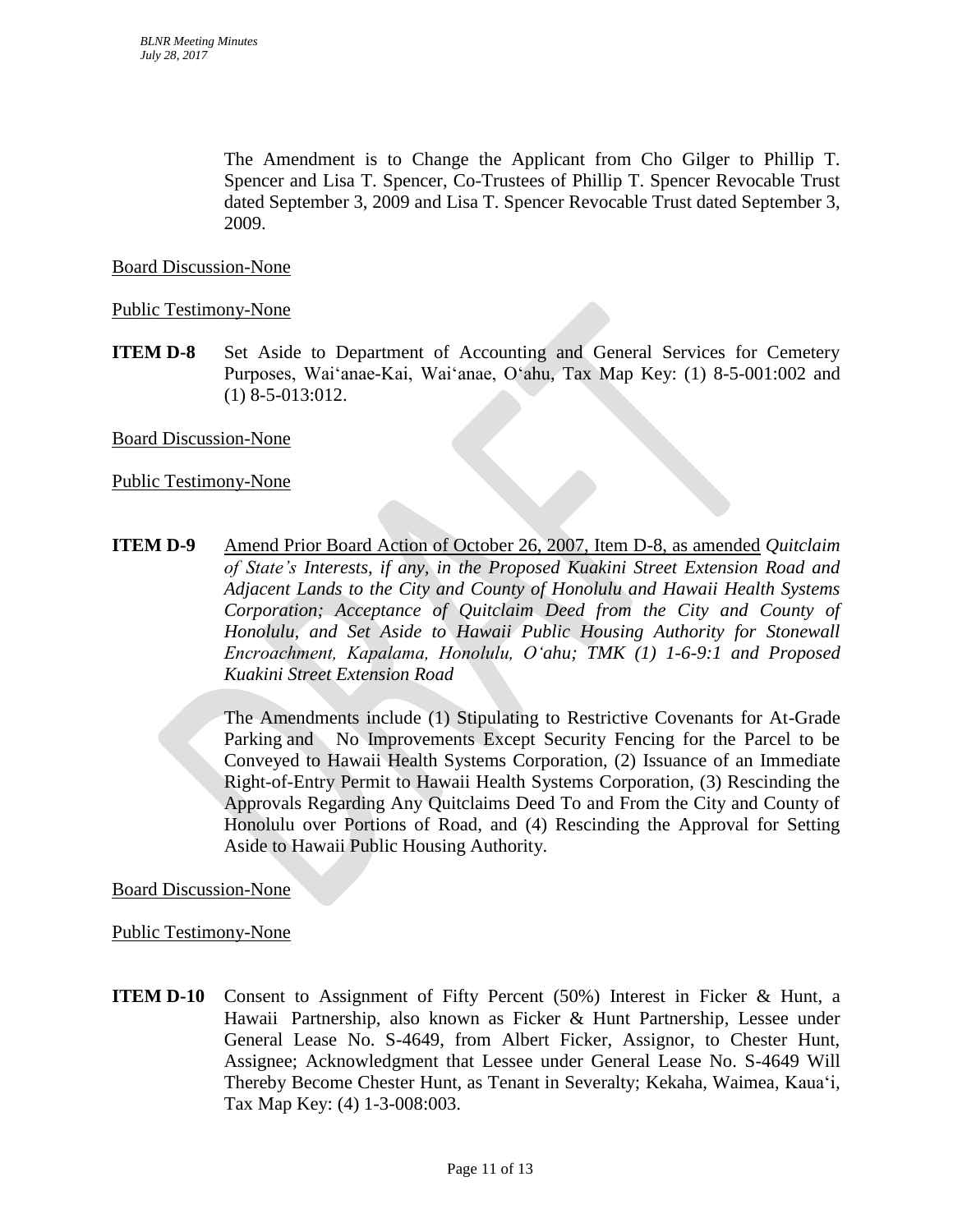#### Board Discussion-None

### Public Testimony-None

#### Motion

# **Approved Items D-2, D-3, D-7, D-8, D-9, and D-10 as submitted (Roehrig, Gomes) unanimous.**

**ITEM D-5** Amend Grant of Non-Exclusive Easement No. S-5986 for Seawall and Steps Purposes by Increasing Easement Area; R&I Hawaii Inc., Grantee; Kāhala, Honolulu, Oʻahu; Tax Map Key: (1) 3-5-001: seaward of 004.

#### Board Discussion

Member Roehrig expressed concern about the State requiring landowners to pay for easements over lands that were once within their record boundaries, and questioned what the State's basis was for doing so. Staff mentioned recent attempts to pass legislation that would allow the Board to charge less than fair market value in such situations.

There was a robust discussion regarding shoreline certification. Roehrig requested staff to obtain a written opinion from the Department of the Attorney General with reasonable dispatch on whether the State's practice is lawful. Additionally, Member Downing alerted staff to possible conservation district violations occurring at the subject property. He showed pictures of the property and documentation. Chair Case advised that she had forwarded Downing's concerns to the Office of Conservation and Coastal Lands.

#### Public Testimony-None

#### Motion

### **Approved as submitted (Downing, Gomes) unanimous.**

**ITEM J-2** Request for Consent to Sublease Harbor Lease No. H-83-2, Kona Marine Holdings LLC., A Delaware Limited Liability Company, Lessee, to The Charter Desk, LLC. A Hawaii Limited Liability Company, Honokohau Small Boat Harbor, Kailua-Kona, Hawai'i, Tax Map Key No.: (3) 7-4-008:040 (Portion).

Dana Yoshimura, DOBOR, presented the staff submittal.

#### Board Discussion-None

### Public Testimony-None

#### **Motion**

**Approved as submitted (Roehrig, Gomes) unanimous.**